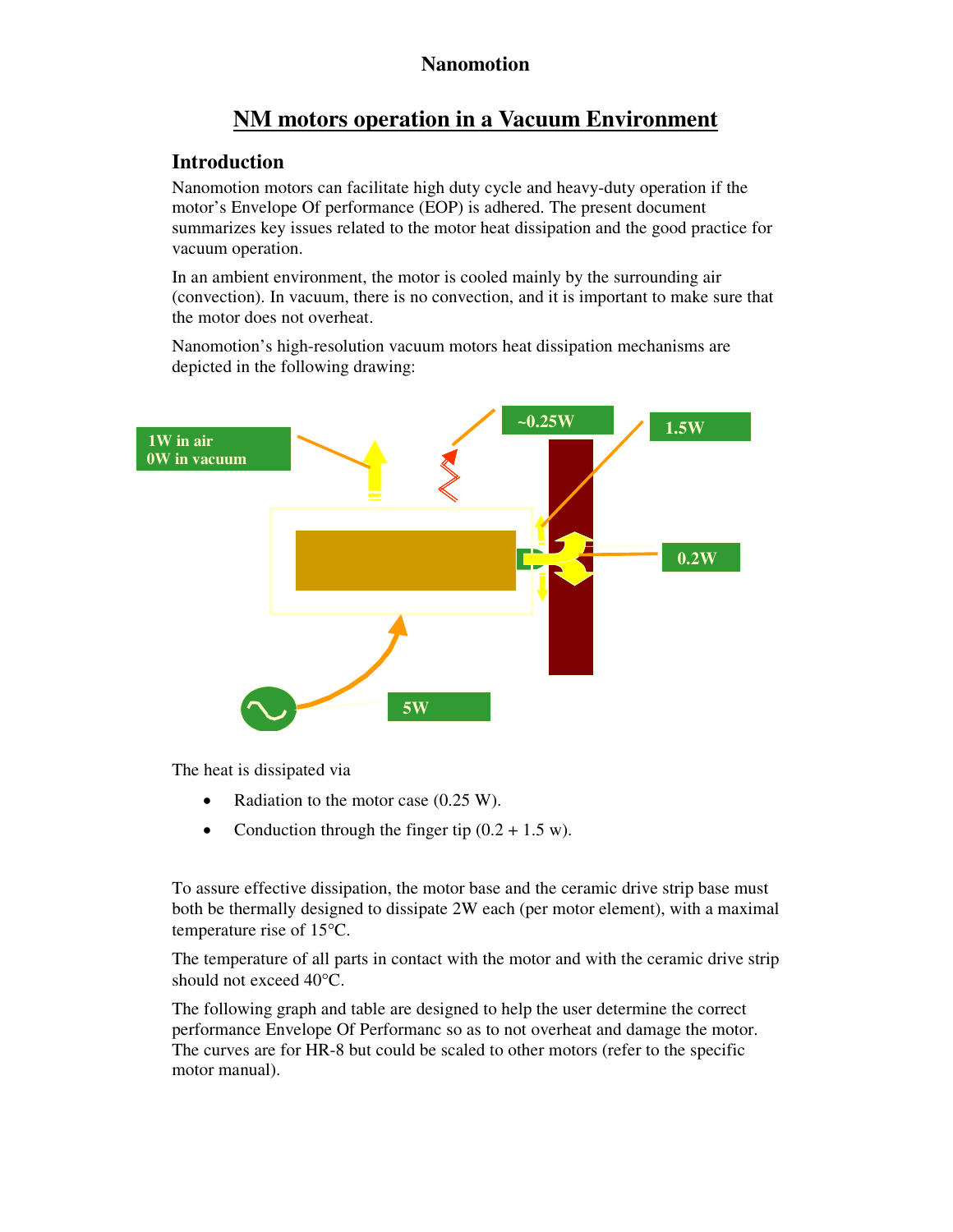The values given are absolute maximums. To work at these levels, one must ensure that:

Heat dissipates effectively through the fingers (see *Example* 4:

In some cases the motors are exposed to a single job. In this case it is possible to finetune the EOP model to the specific job. An example is shown below,

However it is highly recommended to consult NM in cases where the conservative EOP is exceeded!!

The example is:

- Typical move: 25 mm
- Horizontal operation
- Max. Speed: 150 mm/s
- $\bullet$  Accel: 1 m/s^2
- $\bullet$  Moving mass: 5 Kg.
- Friction 6 N (including the x5 safety margin mentioned above)

#### **Analysis**

- The max force during acceleration is thus 11 N.

- During constant velocity the required force is 6 N.

- For the typical move of 25 mm, 0.15 sec will be the acceleration, which is about 47% of the step time.

- During deceleration velocity will gradually decrease to zero maintaining 6 N force, this is also 47% of the step time.

- 0.016 sec will be the travel @ 150 mm/sec.

- Total move time is 0.316 sec.

Going to the force-velocity curve, we can see that:

- During acceleration we are just below curve "f"
- During constant velocity just below curve "e"
- During deceleration we move from the previous one to curve "a" and below. We shall assume here curve "c" as an average.

The effective duty cycle for this typical move is:

Effective Duty Cycle = [150 DC ("f") + 16 DC ("e") + 150 DC ("c")]/316

Taking from the attached the DC:

DC ("f") =  $9\%$ DC ("e") =  $13%$ DC ("c") =  $26\%$ 

We get: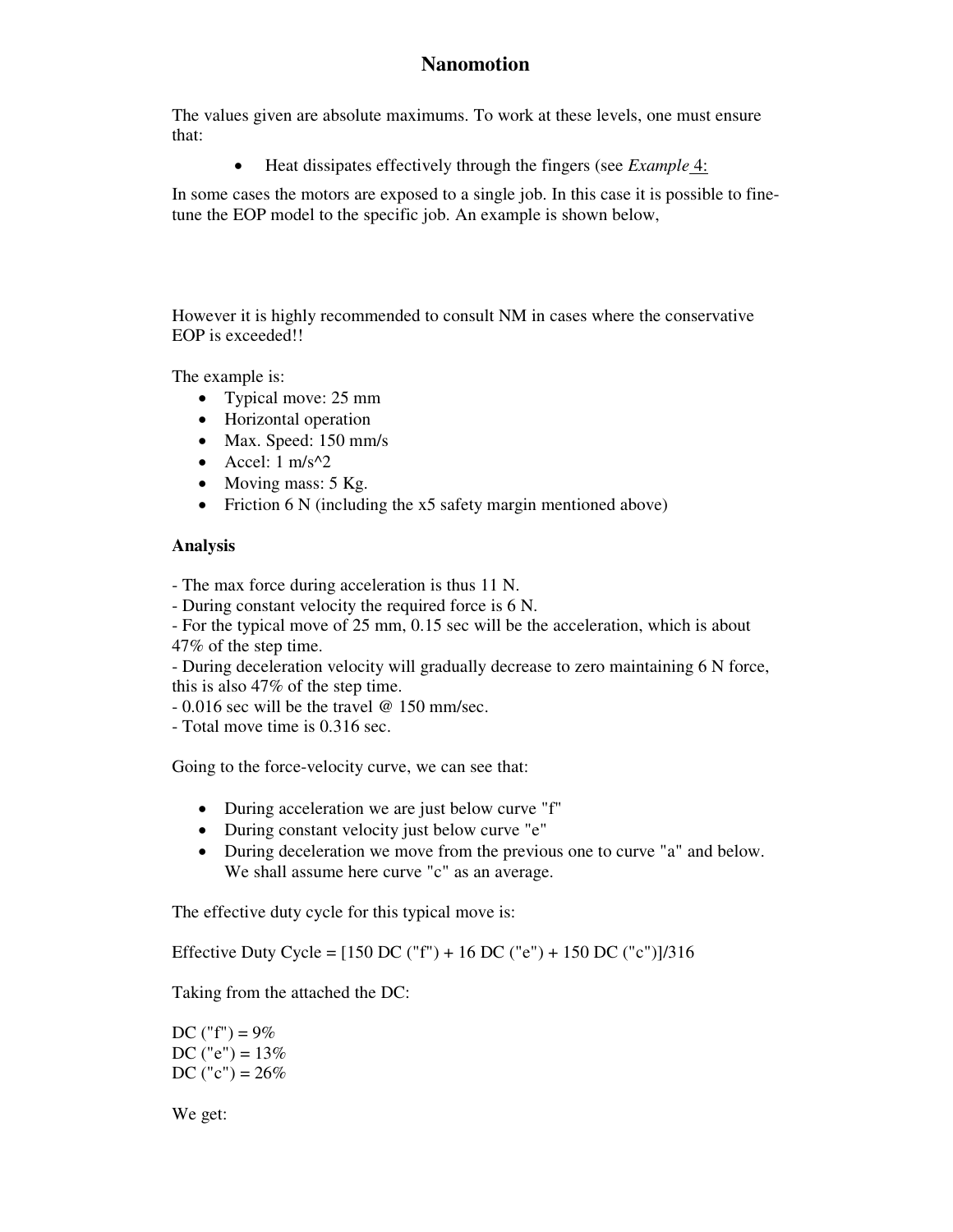## **Effective Duty Cycle = 17%**

Obviously adding a motor will relax the force requirement per motor and the operation will be on lower curves.

Guidelines*, Mounting*

If the motor is not pressed firmly against the stage and the motor base, the heat dissipation capability will be reduced.

Mount the motor pressed firmly against the stage and the motor base assuring good thermal conduction (see *Appendix One: Mounting the Motor).*

- Run-In and
- Heat dissipates effectively through the base (see *Recommendations, Base*)
- Heat dissipates effectively through the stage and bearings (see *Recommendations, Stage* and *Bearings*)

## **Force Vs. Velocity at various work regimes**



|       |            | $25^{\circ}$   |            | $50^{\circ}$                | Vacuum 25 C |                |
|-------|------------|----------------|------------|-----------------------------|-------------|----------------|
|       |            | max.continuous |            | max.continuous              |             | max.continuous |
| Curve | Duty Cycle | operation time | Duty Cycle | operation time   Duty Cycle |             | operation time |
| a     | 100%       |                | 100%       |                             | 100%        |                |
| b     | 100%       |                | 100%       |                             | 44%         | 184            |
| C     | 100%       |                | 92%        | 137                         | 26%         | 107            |
| d     | 100%       |                | 62%        | 93                          | 17%         | 72             |
| e     | 78%        | 87 seconds     | 47%        | 70                          | 13%         | 55             |
|       | 56%        | 62 seconds     | 33%        | 50                          | 9%          | 39             |
|       | 50%        | 56 seconds     | 30%        | 45                          | 8%          | 35             |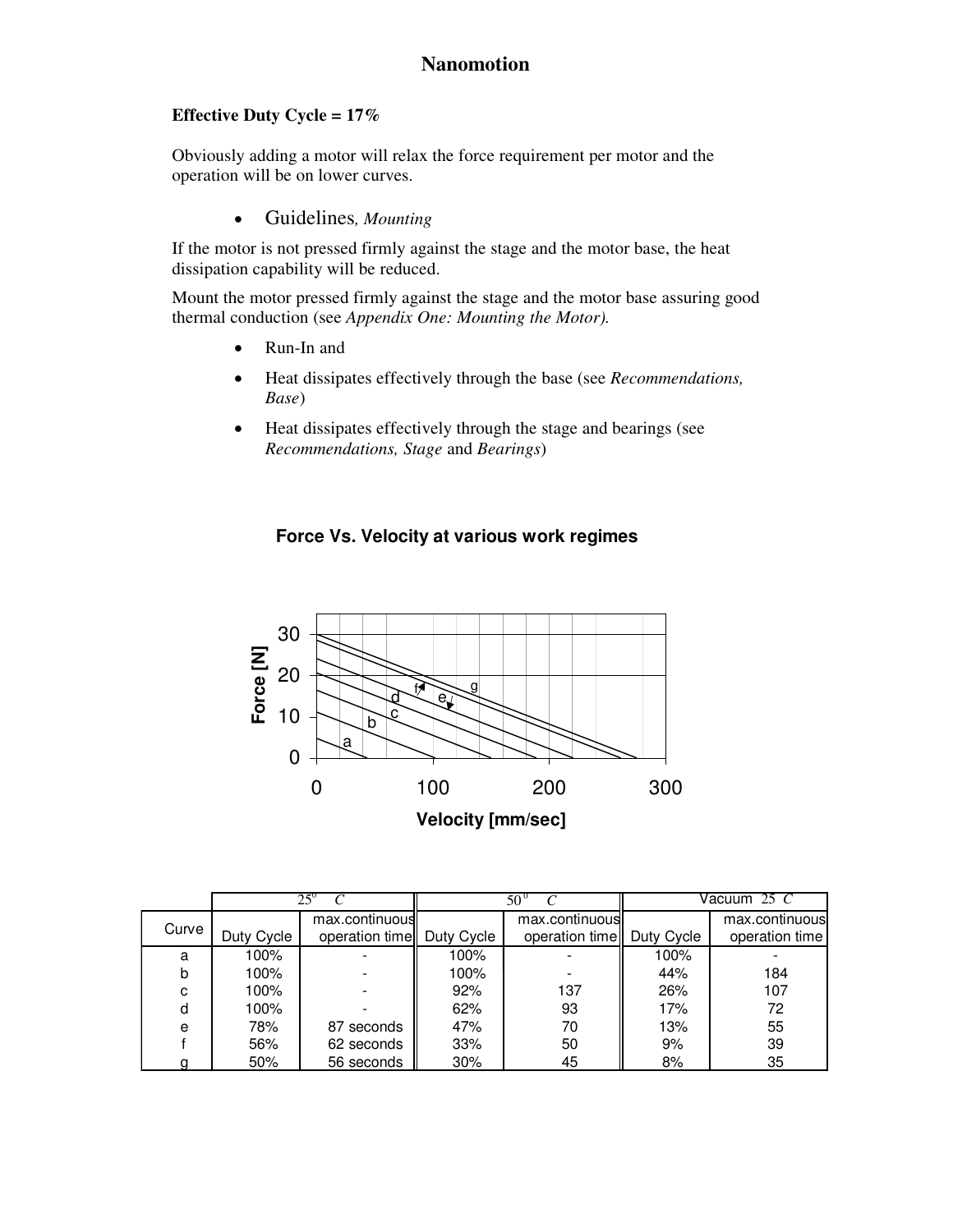## **How to select the operating curve?**

The selection is in accordance to the dynamic requirements of the application. The application requires:

- Acceleration a  $[m/sec^2]$
- Maximum velocity Vmax  $[m/sec]$
- Inclination  $\alpha$  [deg.]
- Moving mass m [kg]
- Friction  $f[N]$  (note that the friction in vacuum is higher than in ambient environment hence take f as 5 times the value in ambient!!!)

The max force required is - Fmax:

 $Fmax = m \cdot a + f + m \cdot g \cdot Sin(\alpha)$ 

The curve to be selected is the one ABOVE the crossing point of Fmax and Vmax in the graphs above.

## **Example 1:**

Accelerate a body of 1.5 kg, up hill on a slope of 30 degrees to a max velocity of 100 [mm/sec] in an acceleration of 0.2g. The friction force in ambient was measured to be 1 [N]

We get:

 $Fmax = 1.5.2 + 5.1 + 1.5.10 \cdot \text{Sin}(30) = 15.5$  [N] and  $V$ max = 100 [mm/sec]

**The curve just above this maximal point is curve "f" and the values in the table above, for curve "f", should not be exceeded.**



Note – if the vacuum environment exceeds 25 degrees C, consult NM on the EOP.

## **Example 2:**

Operate a motor in an XY set up where Y is on top of X.

X – See example 1. Y - Move 2 curves up. For example 1, use curve "g".

## **Example 3:**

Same as example 1 on a non-metallic stage.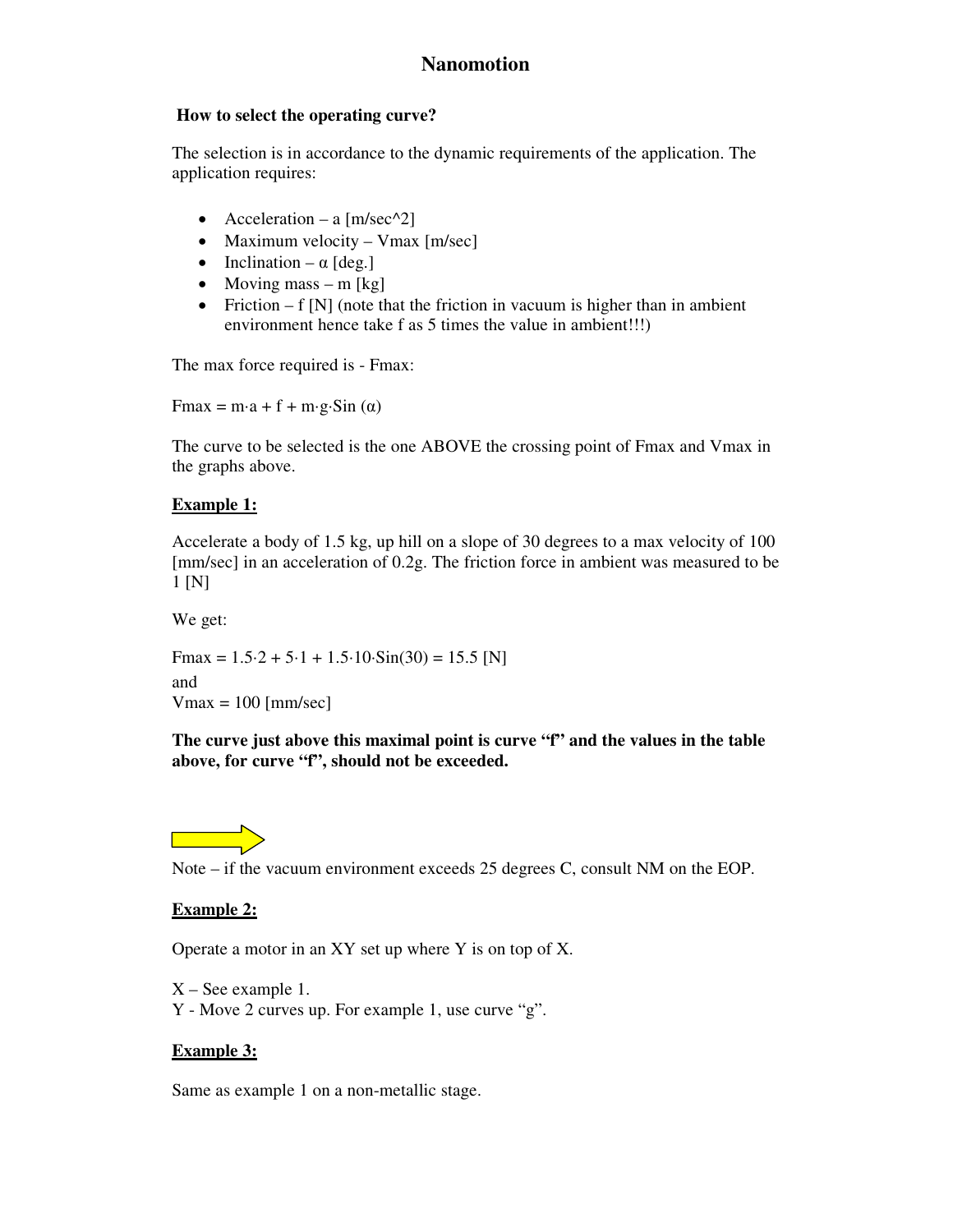Move 2 curves up. For example 1, use curve "g".

## **Example 4**:

In some cases the motors are exposed to a single job. In this case it is possible to finetune the EOP model to the specific job. An example is shown below,



However it is highly recommended to consult NM in cases where the conservative EOP is exceeded!!

The example is:

- Typical move: 25 mm
- Horizontal operation
- Max. Speed: 150 mm/s
- $\bullet$  Accel: 1 m/s^2
- Moving mass: 5 Kg.
- Friction 6 N (including the x5 safety margin mentioned above)

## **Analysis**

- The max force during acceleration is thus 11 N.

- During constant velocity the required force is 6 N.

- For the typical move of 25 mm, 0.15 sec will be the acceleration, which is about 47% of the step time.

- During deceleration velocity will gradually decrease to zero maintaining 6 N force, this is also 47% of the step time.

- 0.016 sec will be the travel @ 150 mm/sec.
- Total move time is 0.316 sec.

Going to the force-velocity curve, we can see that:

- During acceleration we are just below curve "f"
- During constant velocity just below curve "e"
- During deceleration we move from the previous one to curve "a" and below. We shall assume here curve "c" as an average.

The effective duty cycle for this typical move is:

Effective Duty Cycle =  $[150 \text{ DC}$  ("f") + 16 DC ("e") + 150 DC ("c")]/316

Taking from the attached the DC:

DC ("f") =  $9\%$ DC ("e") =  $13\%$ DC ("c") =  $26\%$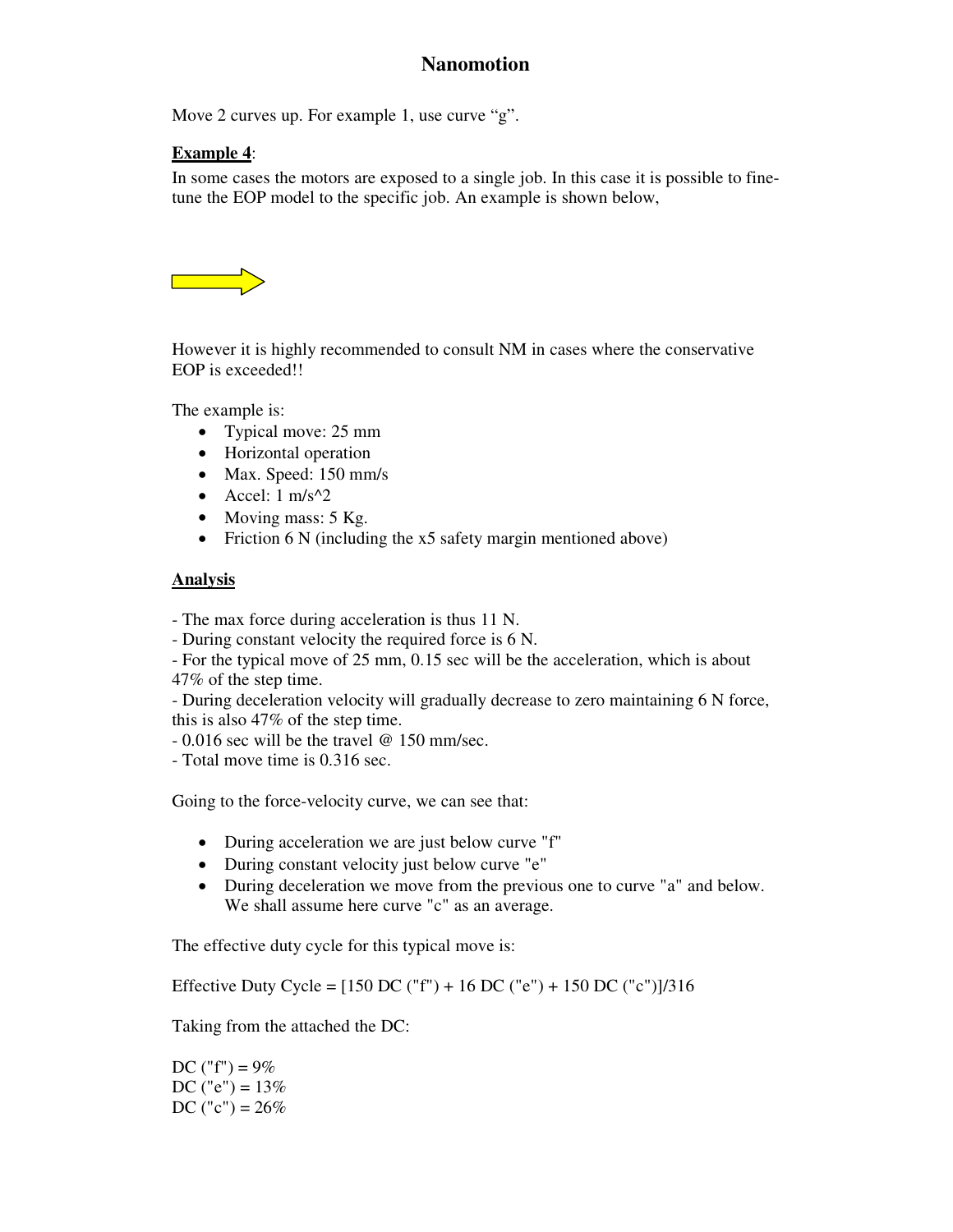We get: **Effective Duty Cycle = 17%**

Obviously adding a motor will relax the force requirement per motor and the operation will be on lower curves.

## **Guidelines**

The following guidelines are necessary conditions that must be adhered to avoid overheating and ensure trouble free functioning:

## **Mounting**

If the motor is not pressed firmly against the stage and the motor base, the heat dissipation capability will be reduced.

Mount the motor pressed firmly against the stage and the motor base assuring good thermal conduction (see *Appendix One: Mounting the Motor).*

#### **Run-In**

Before run-in, the ceramic finger is in minimal contact with the stage. Run-in shapes the finger correctly, assuring good contact and thus allowing heat to dissipate from the motor.

- 1. **Before** placing the motor in the vacuum, perform a run-in for 4 hours (50% duty cycle; 50% command).
- 2. When the run-in is completed, carefully clean the ceramic strip with a vacuum and clean room compatible cloth soaked in IPA, **without dismounting or retracting the motor**.

When dismounting and remounting the motors in the future, steps 1 and 2 should be followed again, **before** replacing the motor in the vacuum.

#### **Inherent Brake Feature**

An advantage of the motor is that it precisely holds the stage in location when at rest and non-energized. Leaving the motor on consumes energy and creates heat, and does not create additional brake force.

Do not supply command voltage to the motor when at rest.

## **Recommendations**

#### **Base**

Heat is conducted through the motor casing to the base.

Mount the motor on a conductive base.

#### **Stage**

Heat is conducted through the fingers to the stage.

Construct the stage with conductive materials (such as metals, rather than ceramics) where possible. In case of a ceramic stage, consult NM on the EOP.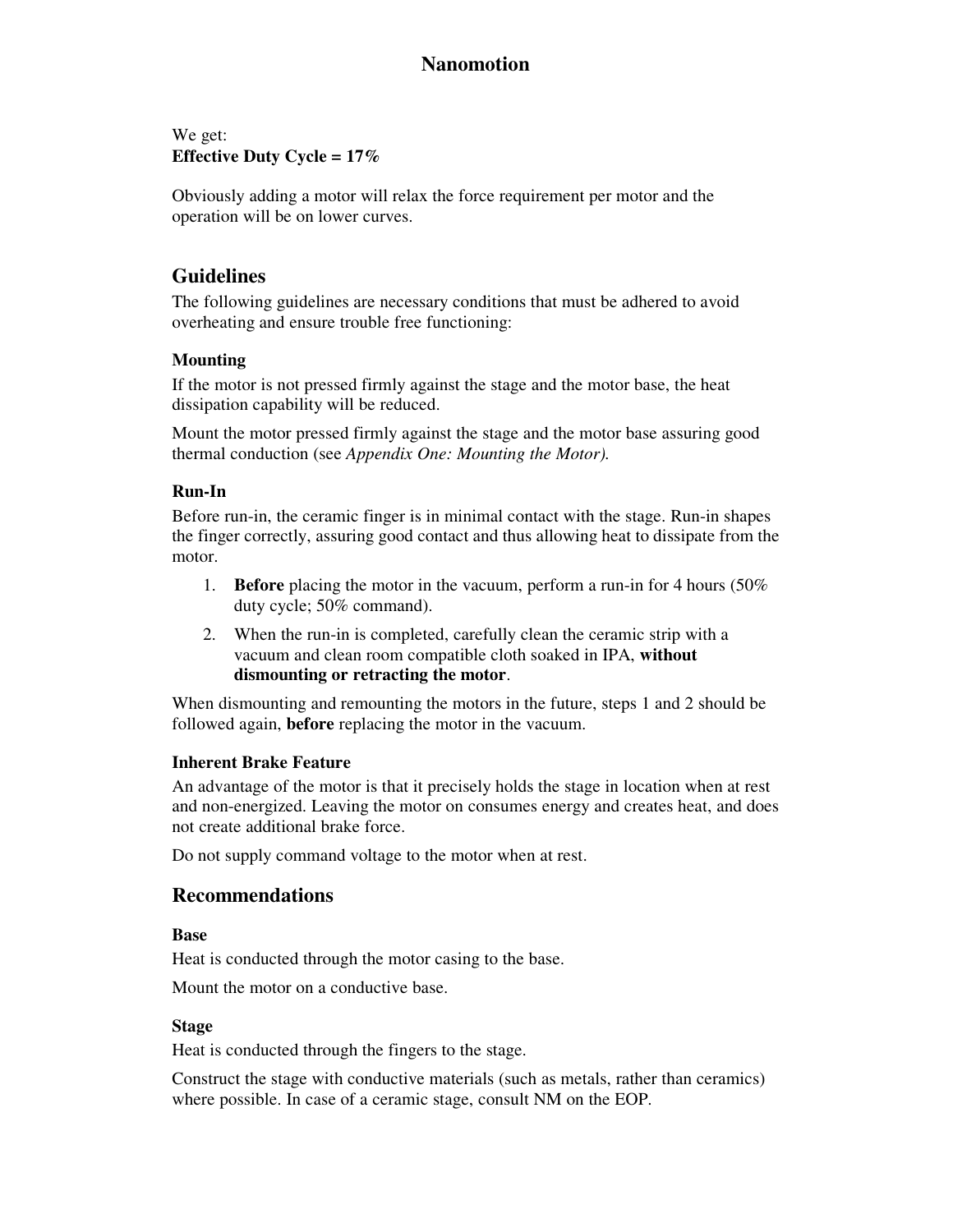#### **Bearings**

Heat is conducted through the bearings to the stage base. Maximizing the contact area of the bearings increases heat dissipation.

Use cross-roller bearings where possible.

Note: The friction in the bearings increases under vacuum conditions. It may increase fivefolds temporarily and locally. It is recommended to assume friction, which is 5 times larger than measured in ambient environment.

## **Ambient Temperature**

At higher temperatures (such as after baking), the EOP should be recalculated. Consult NM if the motors are to operate in vacuum above 25 degrees C.

# **Summary**

The table below is a concise summary: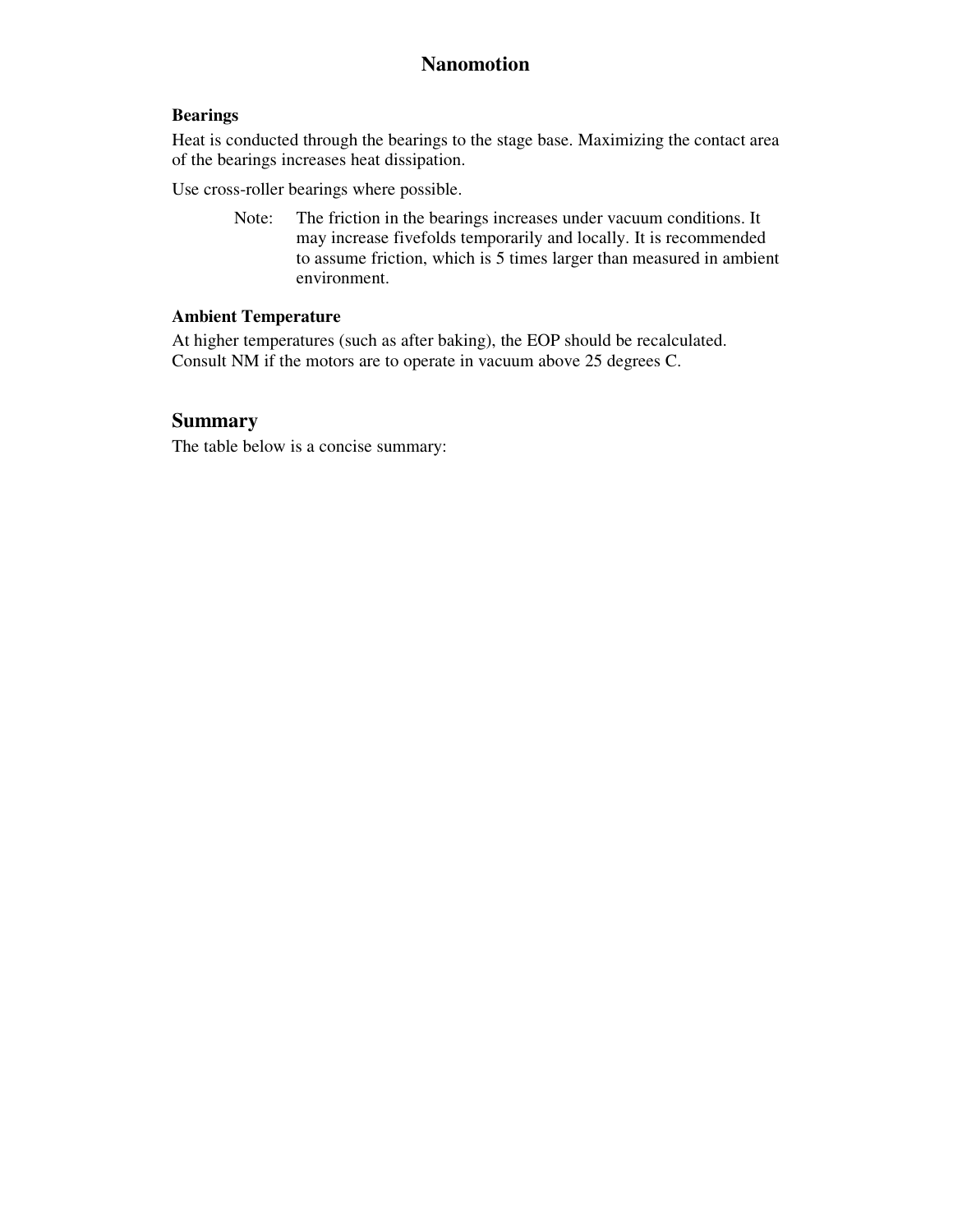| #                       | <b>Feature</b>                                           | D <sub>0</sub> | Do<br>not<br>do | <b>Comment</b>                                                       |
|-------------------------|----------------------------------------------------------|----------------|-----------------|----------------------------------------------------------------------|
| 1                       | Thermal conductance of the<br>motor base                 |                |                 | $> 0.5$ W per finger with a<br>temperature rise of 15 degrees<br>max |
| $\overline{2}$          | Thermal conductance of the<br>moving stage               |                |                 | > 2 W per finger with a<br>temperature rise of 15 degrees<br>max     |
| 3                       | Conditioning in ambient                                  | Do             |                 | 4 hours 50% Duty Cycle 50%<br>command                                |
| $\overline{\mathbf{4}}$ | Clean setup before entering to<br>vacuum                 | Do             |                 | Use IPA and a clean room<br>compatible cloth                         |
| 5                       | Dismantle or retract motor for<br>cleaning               |                | Do<br>not do    |                                                                      |
| 6                       | Operate in vacuum $\omega > 25$<br>degrees C             |                |                 | <b>Consult NM</b>                                                    |
| 7                       | Disable motor when standing<br>still                     | Do             |                 |                                                                      |
| 8                       | Use NM control algorithm with<br>Dzone max and Dzone min | Do             |                 |                                                                      |
| 9                       | Operation on a non metallic<br>stage                     |                |                 | <b>Consult NM</b>                                                    |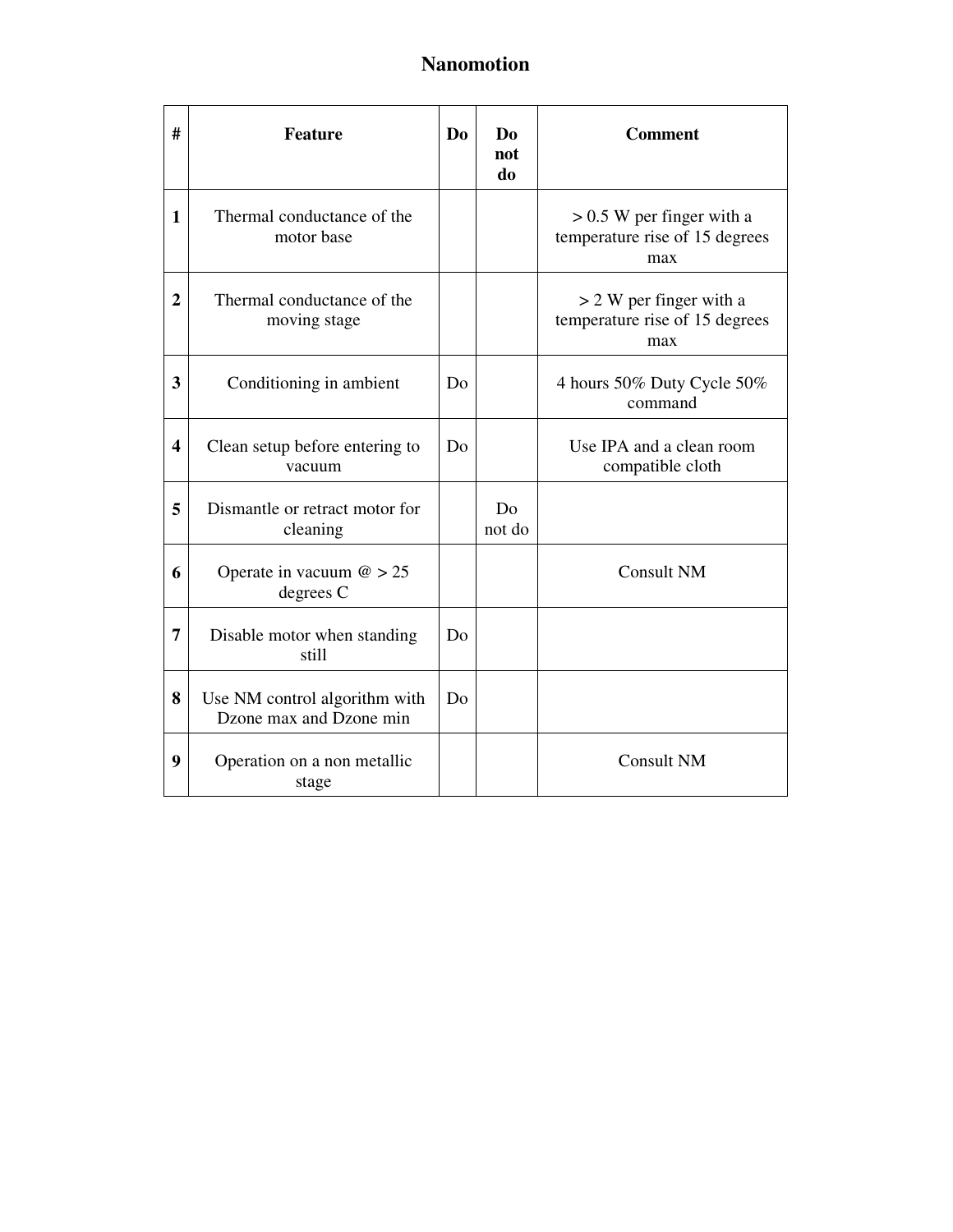# **Appendices**

## **Appendix One: Mounting the Motor**

- 1. Preload the motor: using a 3mm flat screwdriver, turn both of the two preload setting screws counter-clockwise until the turn is completed and the slot is in the position illustrated below.
- **NOTE:** the motor is usually supplied with the preload screws already at the preloaded position. If so, please continue to step 2.



*Figure 2-1: Non-preloaded Position Continued on the following page…*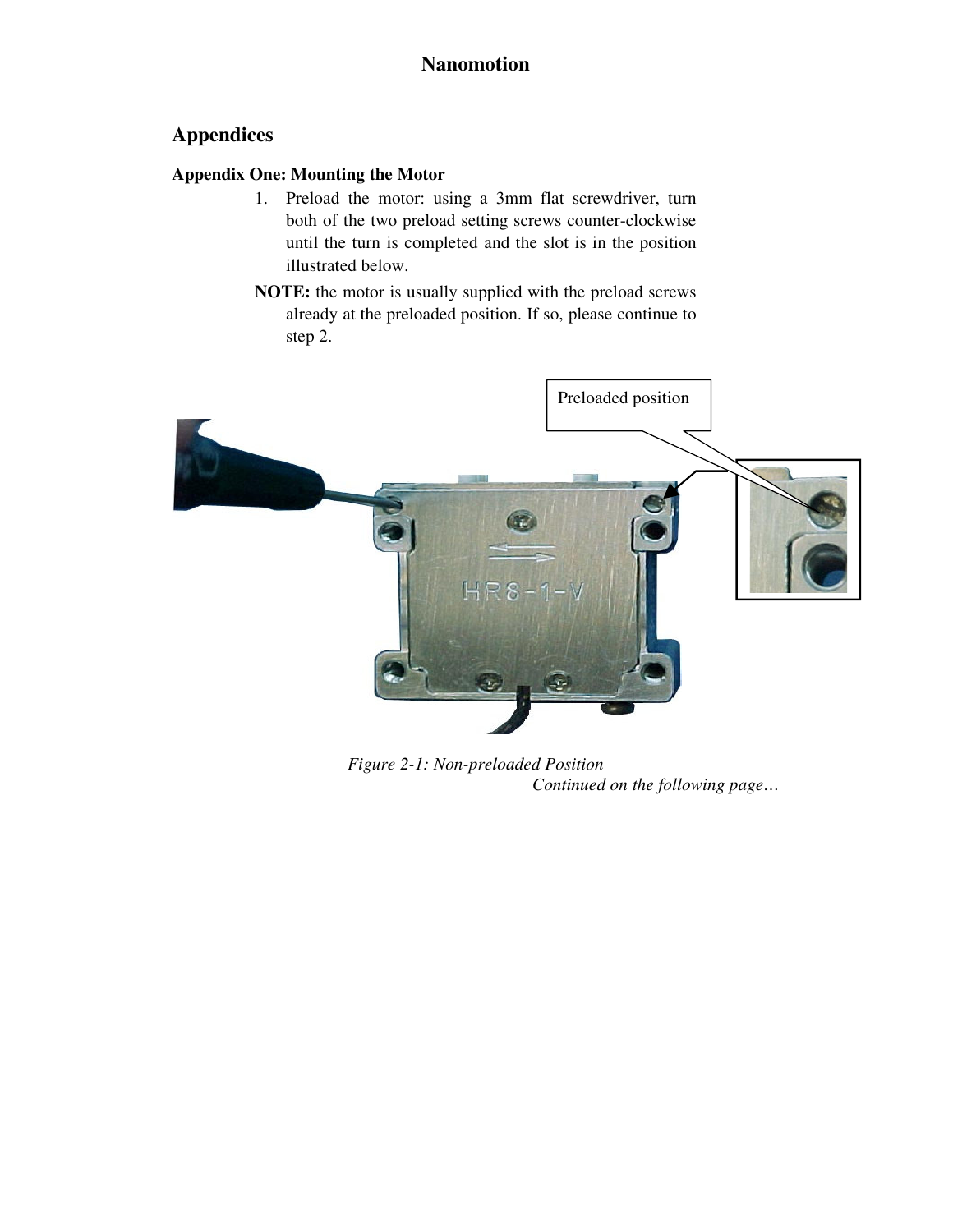

*Figure 2-2: Mounting the Motor*

- 2. While making sure not to exert any force on the fingers, place the motor on the mounting base and loosely secure it using four M4 screws and spring washers inserted from the underside of the mounting base. **Do not tighten yet.**
- 3. *Gently* press the motor against the ceramic driving plate, until it just contacts it and **tighten** the four screws of Step-2 at a torque of 0.5 - 0.7 Nm.
- 4. Release the preload setting screws: using again the 3mm flat screwdriver, turn both screws clockwise until the turn is completed and the slot is in the position illustrated below. The motor is now preloaded against the ceramic drive plate.